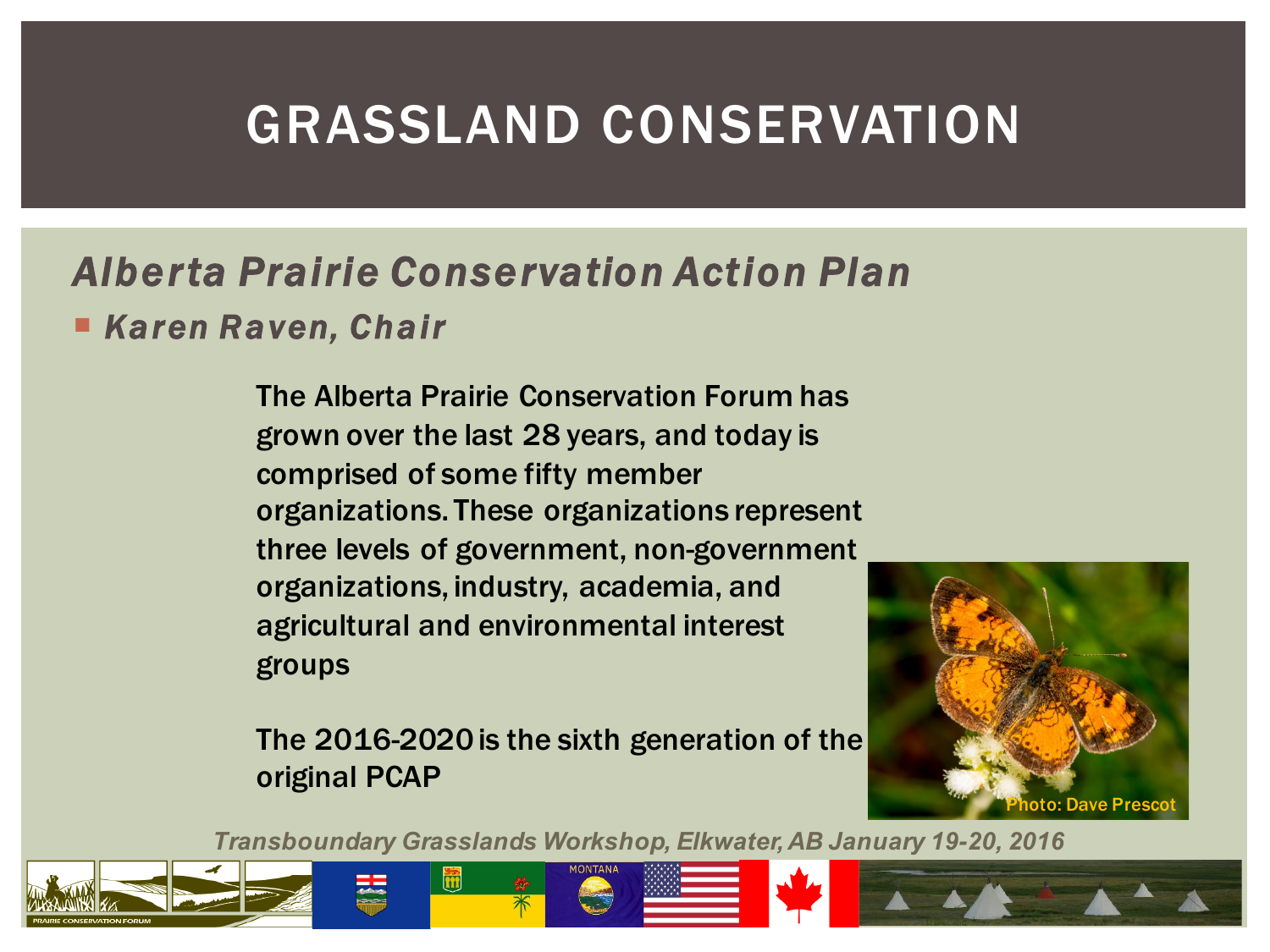## WHAT ARE WE DOING – AN OVERVIEW

#### *Th e A l ber ta P r airi e Con servation A c ti on P l an 2016-2020*

#### 1) *Maintain Large Native Prairie an d Parkland Lan dsc apes*

- $\Box$  P r o m o t e L a r g e L and s c a p e C on servation
- $\Box$  Understanding of Change Analysis and Intactness
- $\Box$  Minimal Disturbance and Restoration of Industrial Footprint on Native Prairie
- $\Box$  Encourage Stewardship among Land Managers

#### *2)Conserve Con nectin g Cor r idors for Biodiversity*

- $\Box$  Analysis of Location and Significance
- $\Box$  Build Awareness and Networking
- **Q** Promote Stewardship
- **Q** Establish Trans-boundary Connections *Action:* 
	- $\checkmark$  Explore opportunities for enhanced landscape-level collaboration, confirm known landscape/species  $\checkmark$ *connectivity, and identify gaps and priorities. Commence by holding a workshop with Montana and Saskatchewan agencies and stakeholders to build relationships.*

#### *3)Protect Isol a ted Na ti ve Habitats*

- $\Box$  Define 'Isolated' Habitats/ Fragments
- **Q I dentify the Value or Values of these I solated Parcels**
- $\Box$  Define what we have



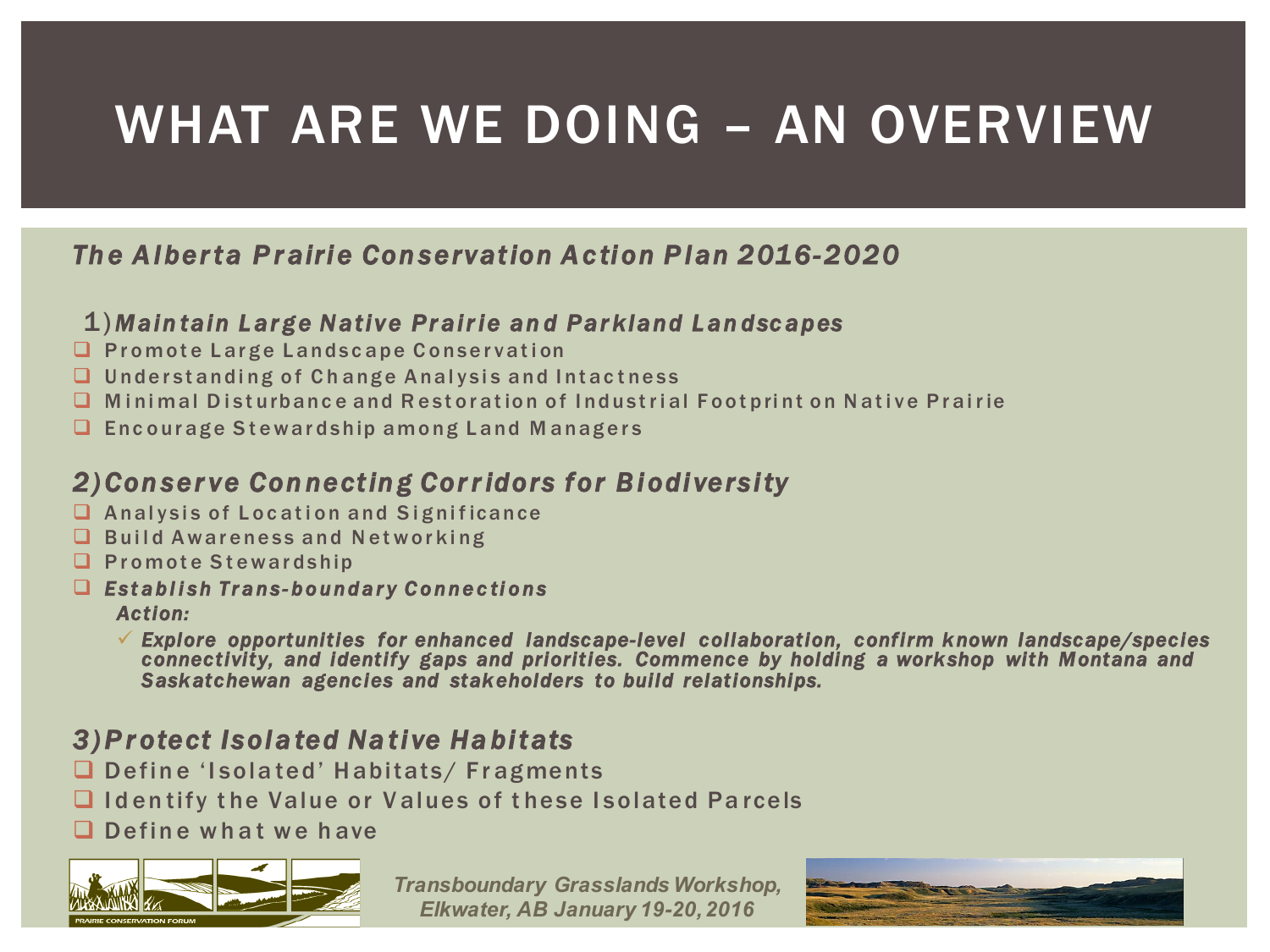# WHAT HAS WORKED WELL AND WHY"?

- ¡ Sustaining and renewing a broad network of diverse people and organizations committed to prairie conservation. There are always people who are passionate about prairie.
- ¡ A very collaborative and respectful organizational culture where everyone ensures all voices and other points of view are heard.
- **If is seen as members' roles to take on certain aspects,** usually in partnership, to meet their own goals as well as the PCF goals. Engaging membership in the actual planning and input workshops on the PCAP – they have helped chart the direction.



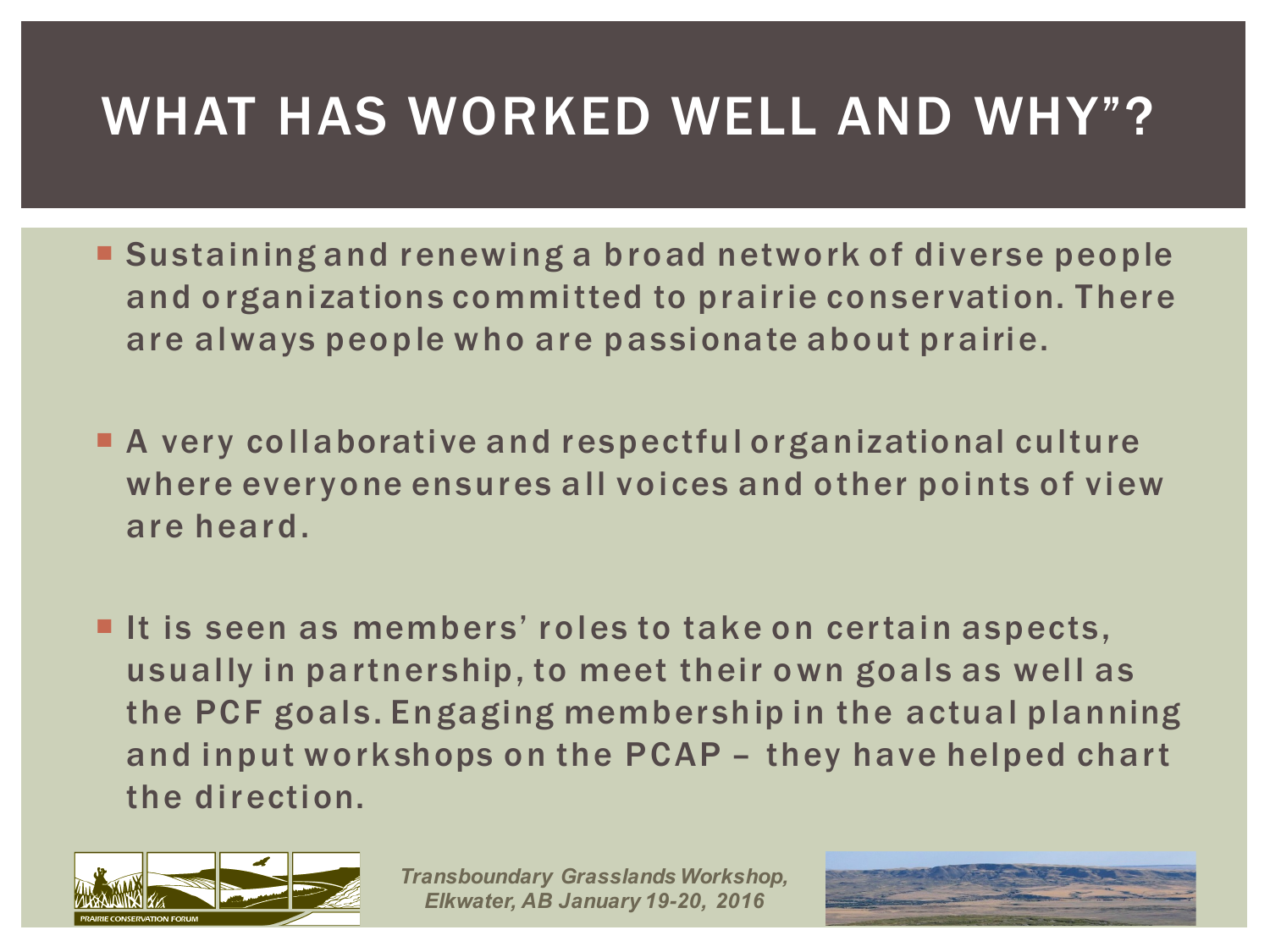# WHAT HAS WORKED WELL AND WHY?- CONT'D

- Broad base of financial support has contributed to resiliency and sustainability.
- Five year PCAPs a continuing, adaptive and evolving conservation blueprint for prairie and parkland conservation. Builds on past experience, allows new participants to 'own' the evolving conservation agenda.

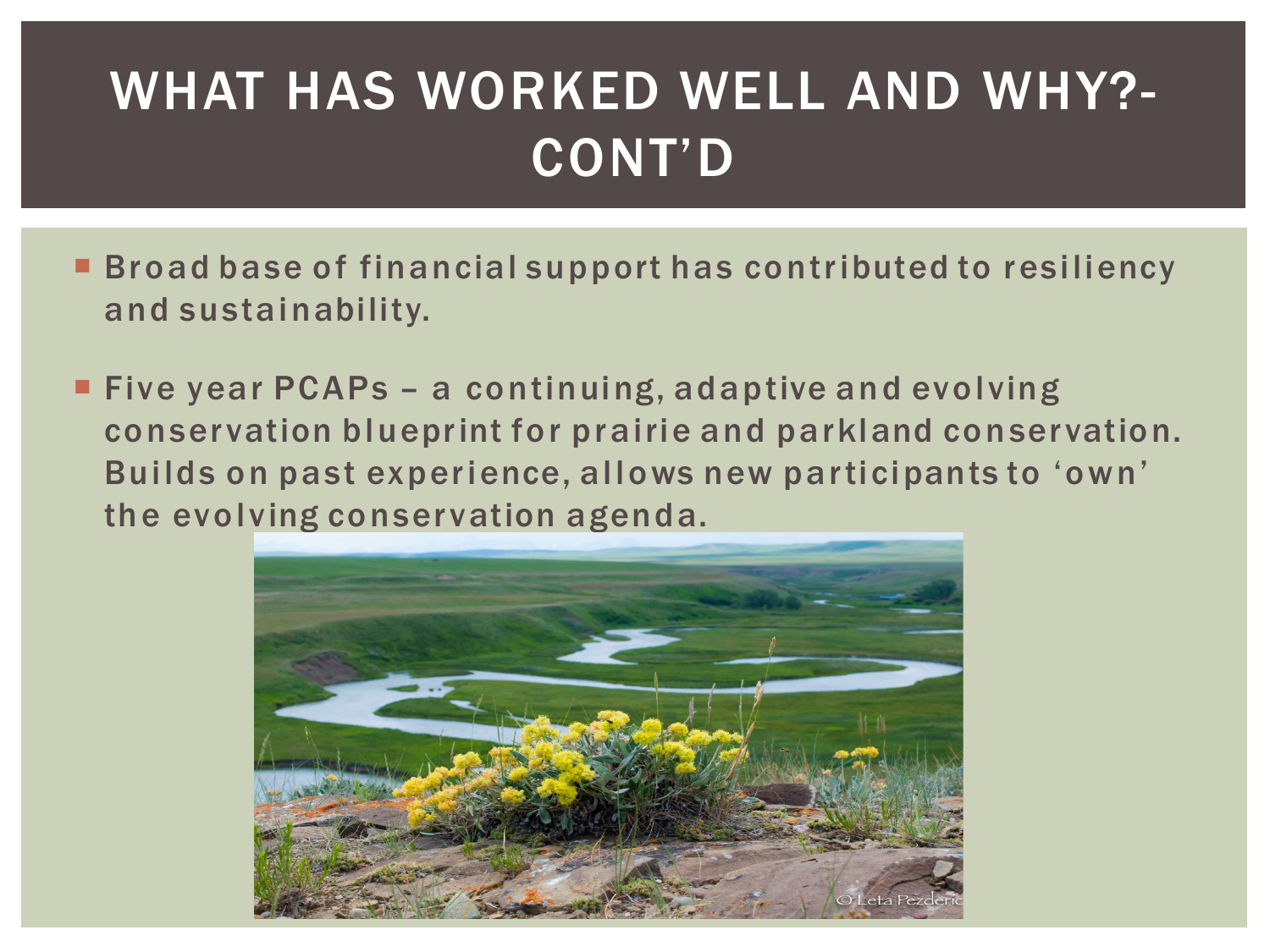### WHAT HASN'T WORKED SO WELL AND WHY"?

- ¡ Several of the more complex initiatives have not 'taken' where we may not have enough influence, expertise, time or sufficient focus. May also relate to individual or organizational focus that has changed or lapsed.
- Consistent engagement by the energy and ranching sectors has been challenging.
- ¡ Not being specific in our goals and linking them to measurable outcomes
- ¡ Getting our message out beyond the " choir" and being viewed as actually accomplishing measurable action on prairie conservation.